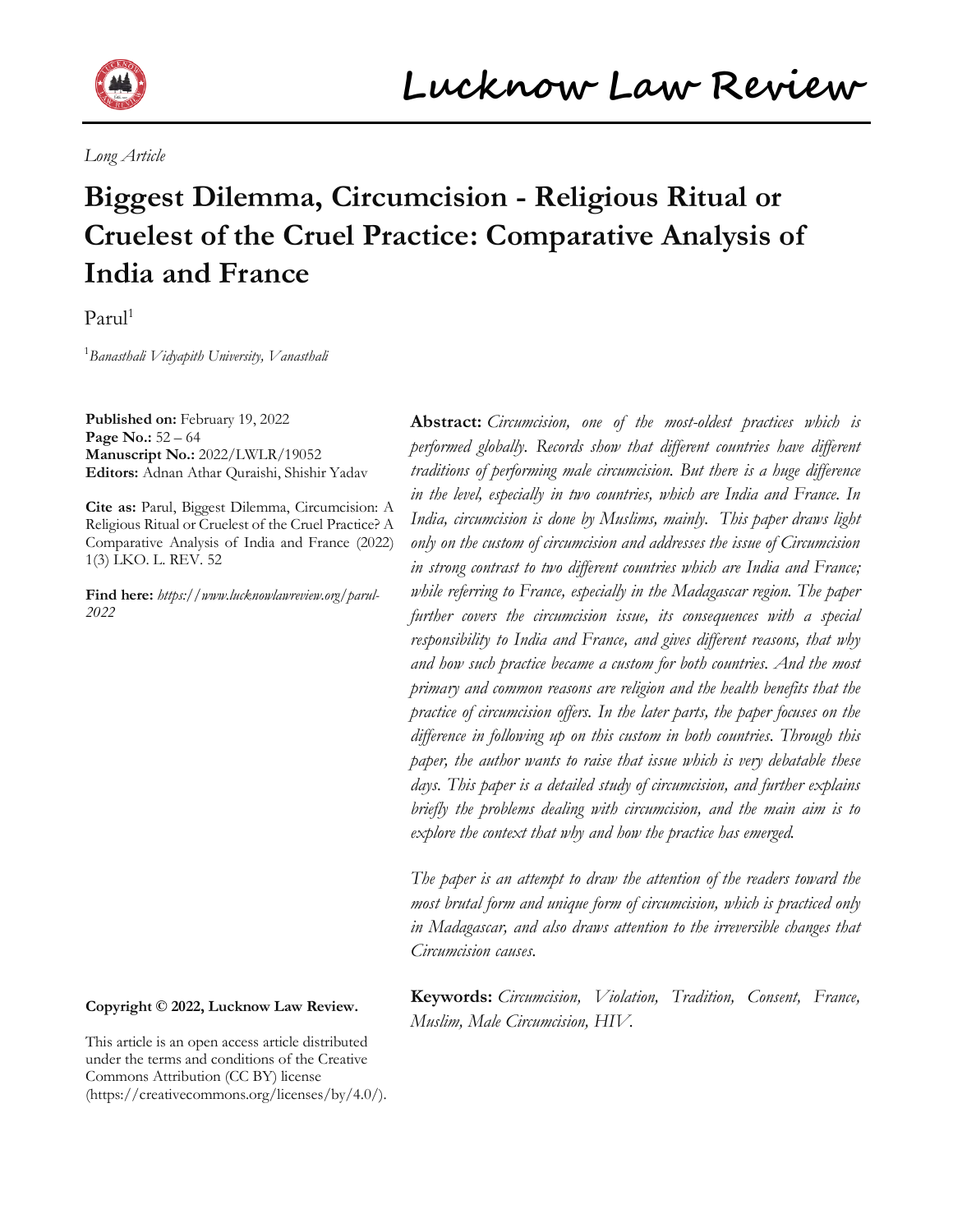# **1. Introduction**

This paper is an attempt to discover and link those concepts which till now have assessing and analysing the difference in the practices of 'male circumcision' in two countries, which are India and France. As in these two countries, the practice of circumcision is considered very important and significant. Though, it is not known till now that how and when this practice of circumcision has started. Only some reasons are given to support that why the practice is needed. The reasons range from command of God to health factors. In this modern era, the main concern for any human is its health and well-being. But how religious rituals come in the way of health! We don't have any idea.

Circumcision is too a religious ritual which is prevalent in many countries. Be it America, Australia, India, France, or Africa, one can find this practice be followed everywhere. The basic difference is their extent of following. In every country, there is a difference in its level. For some people, circumcision is their status symbol, for some it's a symbol for showing the change in the person, and for some people, it is their culture and tradition.

Circumcision is derived from Latin word "*circumcidere*" which means to cut. The verbatim meaning of term is to cut or sever. The term circumcision basically implies removal of foreskin, in this skin is folded. In simple words, it can be said that it is the natural covering of penis head. The issue has gained so much popularity in recent times due to the increased attention of people and the increasing complications that have arisen due to the practice. This paper is an attempt to study the ritual, its complication, and its effects.

## **2. Islam and the History of Circumcision**

This practice is rampant especially in Muslim males of India. The largest and primary religion which profess this practice of circumcision is the Muslim religion. The practice of circumcision is performed on young boys for many reasons. The most primary reasons are cultural and religious reasons. Though the said practice has no mention of it in Qur'an but people still tail it. Islam believes in the concept that his people must obey the commands of God, and that is why, the people follow the practice. So, even when the practice has no mention of it in Qur'an, there is a long history of it in Islam religion. In Islam, this practice is considered to be performed for purpose of putrefaction. In Islam, this also mark the change from childhood to adulthood. The term used in Islam is "*tahara*" which means purity. According to Islam, it is believed that Abraham was the first who got circumscribed at such early age of eight years, and it is said that Prophet Mohammad was circumcised at the age of thirteen. The primary reason for this practice is cleanliness, as it is very important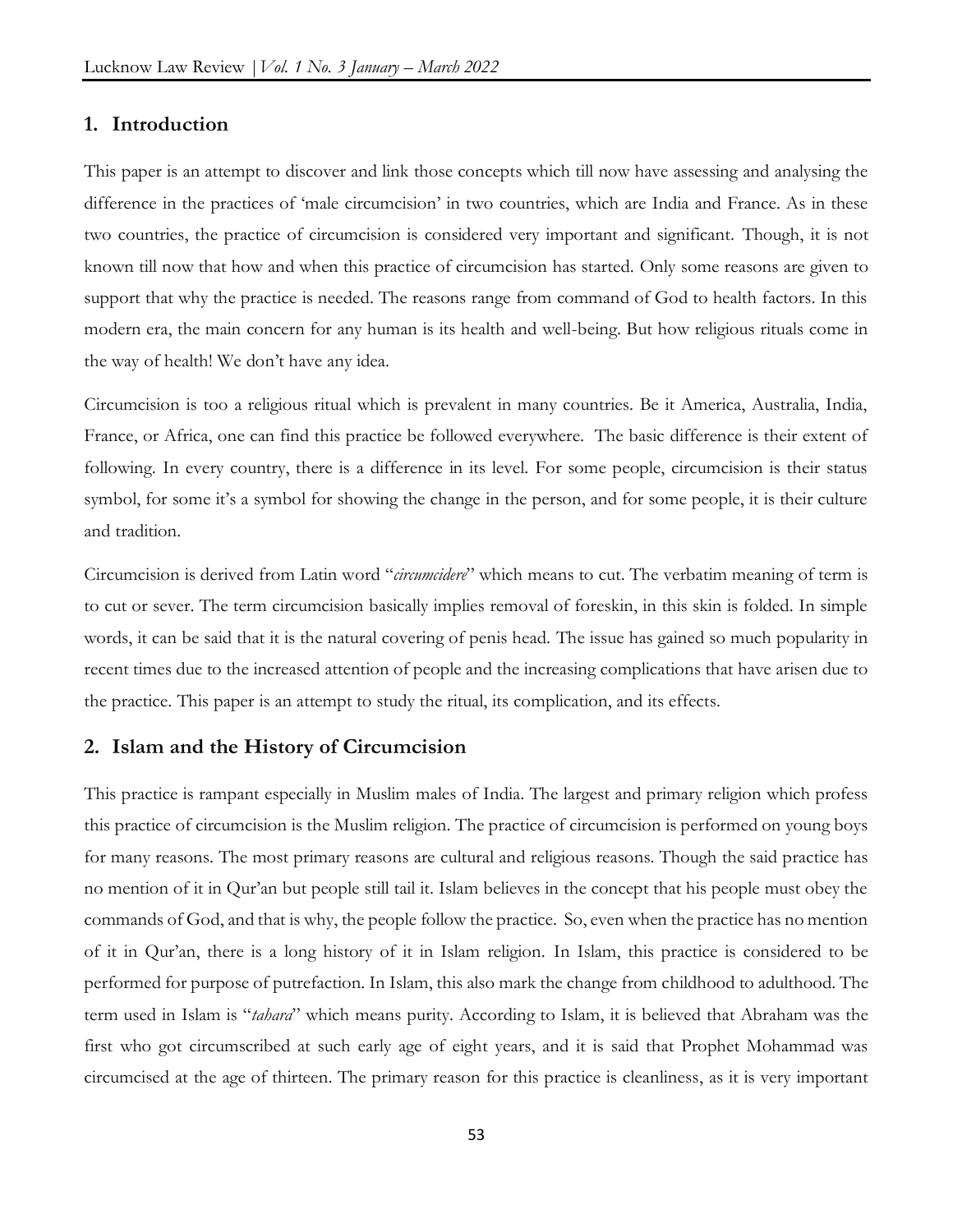for a Muslim man to take care that no urine is left out of their body. So, the ritual of circumcision which is performed fulfil this very essential, as by removing the foreskin, no urine can't be trapped. The followers of this practice also contend that by removal of foreskin, all the dirt, and germs which is amassed, can be easily aloof. Further, it also helps in getting rid of such offensive smell.

In Islam, five things are considered most sound and the religion profess that these five things should be completed. These are: circumcision, trimming of moustache, removal of hair on pubic parts, removal of armpit hair and cutting of nail. This practice of circumcision is a distinctive mark of Islam religion. The practice makes Islam unique from any other religion. Circumcision in Islam is a compulsory practice. It is obligatory for a Muslim man to get circumscribed.

# **3. Circumcision and its Benefits**

Circumcision is the amputation of the foreskin. Though with this practice, many benefits are concerned. Some benefits are that it condenses the risk of urinary infections, reduce risk of sexually transmitted diseases etc. Further it is asserted that it reduces risk of getting infections and complications;

it keeps the penis clean,

 $\overline{\phantom{a}}$ 

- it lowers the risk of catching HIV infection,<sup>1</sup>
- it lowers the risk of sexually transmitted diseases,
- it decreases the chances of urinary infections,<sup>2</sup>
- circumcision helps in prevention of all kind of dirt and dirt, it actually averts collection of irritants on the skin, and $3$
- circumscribed man does not have to suffer from Phimosis and Paraphimosis.

After a skin get circumscribed, then it gets exposure and that is why it become so much sensitive and it provides a natural lubrication which is considered very useful. Chandhiok & Gangakhedkar mentioned in their article that in countries like India, people have many issues like HIV/AIDS, and the best way to deal with these issues is by circumcision. In recent times, public awareness is being spread by many Organisations for

<sup>1</sup> Bertran Auvert, *et. al.*, 'Randomized, Controlled Intervention Trial of Male Circumcision for Reduction of HIV Infection Risk: The ANRS 1265 Trial' (2005) 2(11) PLos Med. 298

<sup>2</sup> Marilyn Fayre Milos & Donna Macris, 'Circumcision: A medical or a Human Rights Issue?' (1992) 37(2) Journal of Nurse-Midwifery 87S-96S

<sup>3</sup> 'Information Package on Male Circumcision and HIV Prevention' (*WHO*)  $\langle$ https://www.who.int/hiv/pub/malecircumcision/infopack\_en\_3.pdf > accessed on 7 March 2021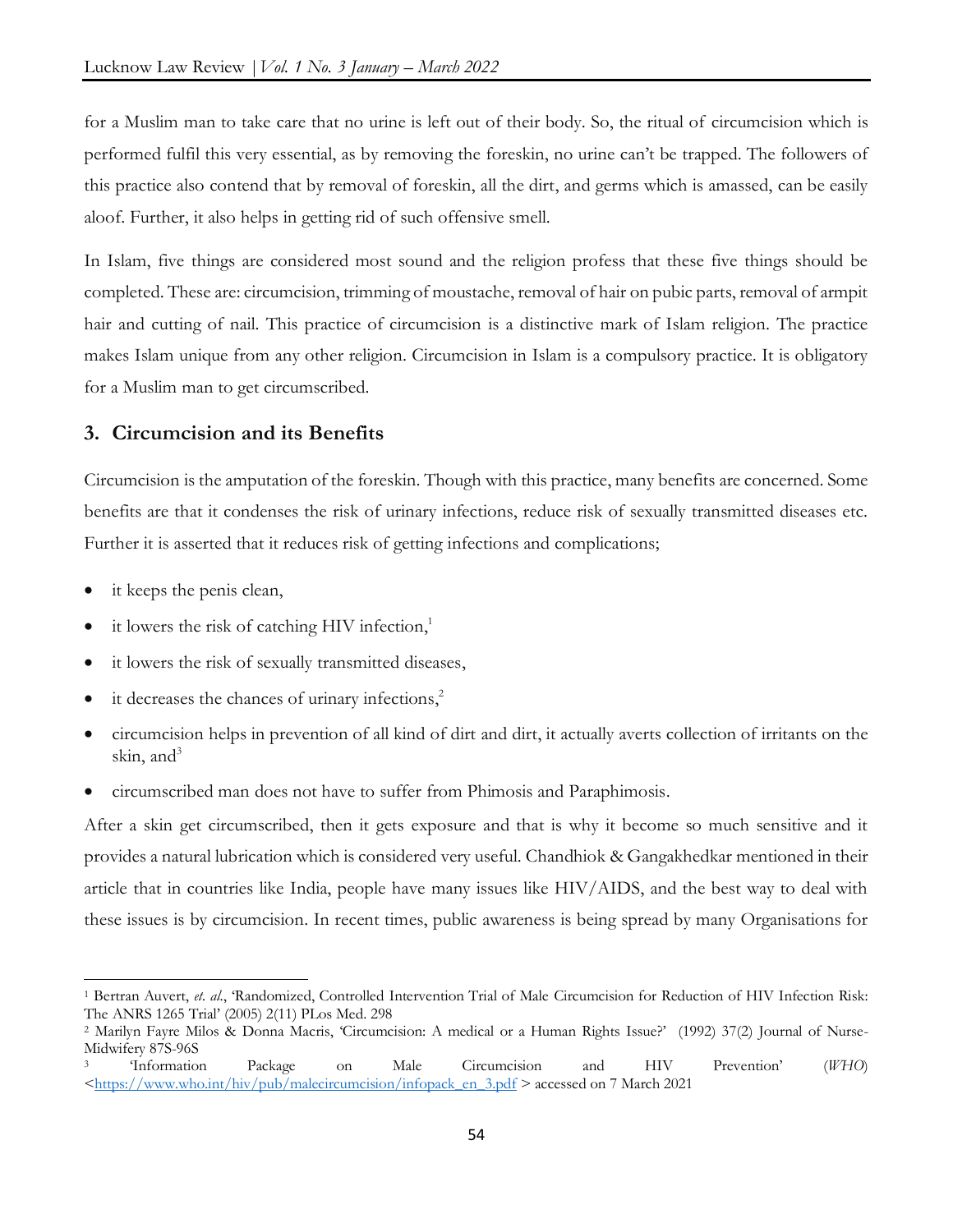protection against HIV infection. So, as this growing concern against HIV is on a rise, the best way to deal with the issue is by practice of circumcision.

# **4. Circumcision from Medical Point of View**

From the purview of development of any country, health is considered a very crucial aspect. Earlier in 18<sup>th</sup> and 19<sup>th</sup> century, the solution of all kinds of problem like masturbation or impotency or any sterility, was considered to be circumcision.

#### **4.1. Immediate Complications after getting Circumscribed**

Once a person becomes circumscribed, there emerges certain complications. After a person is circumscribed, that area causes a lot of discomfort to him and causes swelling. Another complication that arises is the accumulation of blood or excessive bleeding around the circumscribed part. Redness, swelling, and infection are some common immediate complications which arises after one get circumscribed.

## **4.2. Risks Associated with the Practice of Circumcision**

 $\overline{\phantom{a}}$ 

Everything is two-folded, and has it benefits and its disadvantages. The practice of circumcision also comes with some risks. As all kind of surgeries come with certain risks, male circumcision is not new. Though the benefits of circumcision are there, but that should never be a ground to consider the relevance of the practice. As certain benefits can never outweigh a number of risks. The risks associated with circumcision are adumbrated as under:

The foremost risk associated with circumcision is the unbearable pain, excessive bleeding, injury to the penis, and excessive irritation. Sometimes, some extreme complications also occur which can affect the life of person in long run. Sometimes cases emerge which assert that the practice affect in long run and can also lead to severe death concerns. In some cases, it is seen that while operating, some person even get trauma, further there are some cases in which deformity of penis has also occurred.<sup>4</sup> Some reports even mention that how such small children are subjected to physical pain for sake of tradition and custom. This practice is not always done under septic conditions and here lies the main issue, and also it is pertinent to mention that those people who do circumcision are not always knowledgeable and equipped.

<sup>4</sup> Hansa D. Bhargava, 'Circumcision' (*WebMD*, 16 July 2020) [<https://www.webmd.com/sexual-conditions/guide/circumcision](https://www.webmd.com/sexual-conditions/guide/circumcision) > accessed on July 14, 2021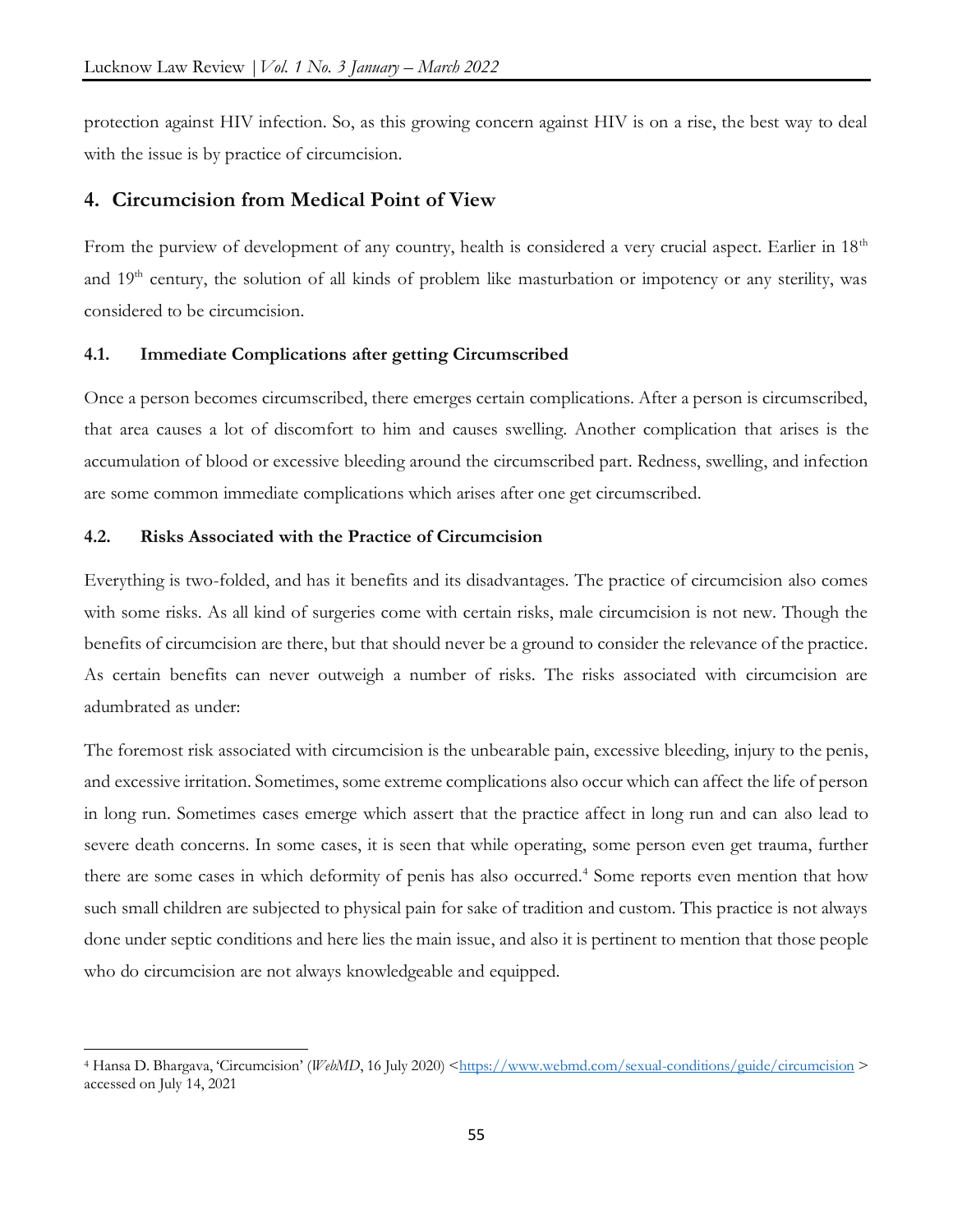These are some of the potential risks associated with the practice of circumcision. Apart from these abovementioned risks, there are plenty of human rights which get violated due to practising of this practice. The practice can have many bad experiences for a child. As medical procedure never leaves a person. They show their presence. As a person body is included, it causes lot of trauma to the person. So, as it is evident that the practice has many negative consequences and it gives lot of trauma and harm.

# **5. Significance of Circumcision**

 $\overline{\phantom{a}}$ 

Everyone who hear about this practice comes with this question that why? Why this harsh traditional practice is still continued? What is the significance of this practice? So, here lies the answer. The foremost reason assigned is that it has importance in their culture and subsequent most primary reason is its use in practical world. Though the most important significance of circumcision is to mark the beginning of the phase from childhood to adulthood. Though the practice is adumbrated due to various religious and traditional reasons as well. In some countries, this is not just treated as a custom or a practice. In fact, it is considered a huge ceremony! A huge festival. In simple words, it can be said that there are number of factors responsible for this practice. The factors range from cultural, religious, ethical to medical benefits.<sup>5</sup> So, every country has its different factors which led to this practice. The factors range from religious purpose to mark the beginning of adulthood to hygiene purposes and many more.

# **6. When Circumcision Should be Done - Early or Late?**

Often it is done either within the first two weeks of birth or at time of adolescence. But this is still not a standard rule of age for circumcision. As there is no ideal time to get a boy circumscribed, but it is often advisable by experts that it should be done at an early age. In different cultures, they have different age criteria. But often it is asserted by doctors and experts that circumcision should be done as early as possible because in early nascent stage of a child life, the penis is not so much developed, the layer is much thinner and less vascular as compared to older men. So, it is often advisable by the doctors that circumcision should be done earlier as in earlier stages complications are less and healing is much more-quicker. Further, it is asserted by experts that circumcision should be done in initial stages of a child life as the procedure becomes difficult as a child grows.

<sup>5</sup> Brian J Morris, John N Krieger & Jeffrey D Klausner, 'CDC Male Circumcision Recommendations Represent a Key Public Health Measure' (2017) 5(1) Global Health: Science and Practice 15-27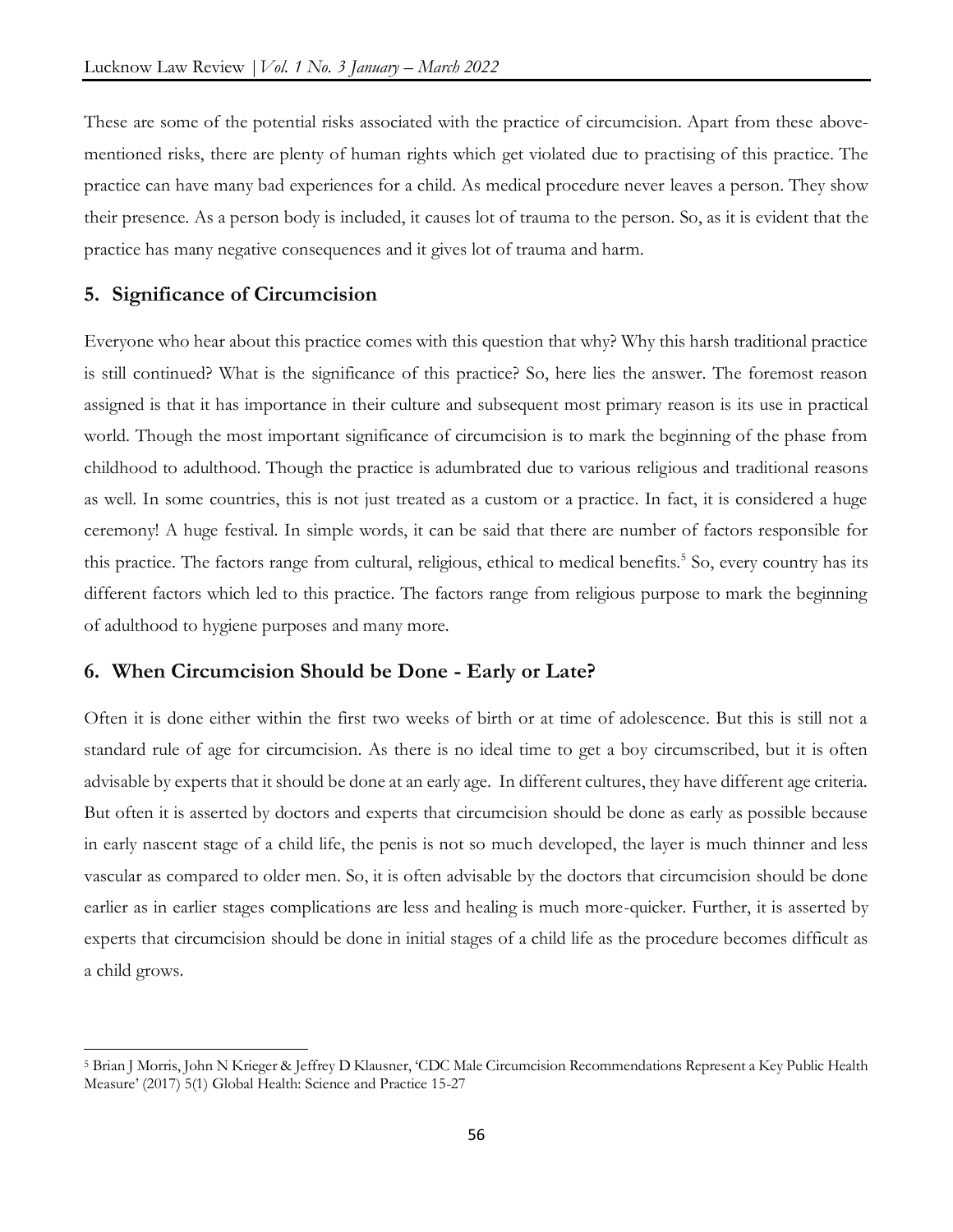# **7. Madagascar and its Unique Customs of Circumcision**

Madagascar is inhabited not only by French people, but it also has a huge population of Africans, Arabs, and Indonesian people. If we see generally, Madagascar is full of fascinating and unique things. But the most bewildering thing among all is their tradition of 'circumcision'. Though the tradition is quite prevalent in various countries, but the extent to which it is followed in Madagascar is astonishing. Circumcision in Madagascar is considered not only a custom but in fact, it is more than a custom there. Though the carrying of practice like circumcision have the potential to violate such a large number of rights. But still, it is followed.

Circumcision in Madagascar is known by various names such as *Didim–Poitra* or Grace Children etc. This exercise is considered very crucial and its compulsory for every male to be circumcised. It is only the grandfather or the maternal uncle who is allowed to swallow the foreskin of that child. This is the most astonishing and distinguishing feature of circumcision of Madagascar. It is swallowed with a banana. The primary reason behind this tradition is that by circumcision, a boy acquires the status of a man. This practice is done without full moon, to avoid bleeding. This tradition is accompanied with great joy and happiness by dancing, games etc. So, the practice of circumcision is not only considered a practice in Madagascar, but in fact, it is considered a big festival in Madagascar.

The practice of circumcision involves some steps. The first step, is the cutting of the foreskin, and once the person gets circumscribed, the blood that is split is considered as a status symbol for unification of the boy. Often it is the oldest person of the family that perform the circumcision practice and it is only that oldest person who will swallow the foreskin and that too would be swallowed on a banana dish. So, it is mainly the grandfather who swallow the foreskin. And this has significance as it marks and build a bond between both of them. Often, the man who is going to participate in this ritual has to do fast for eight days before circumcision is done. Circumcision in Madagascar is done during period of rising moon. But full moon is recommended as it causes less bleeding and pain. In this tradition, only man is allowed to take part.

So, one of the most important community paybacks of circumcision is that it gives the male a right to marry and a right for safe burial. And apart from it, if it is viewed from the point of love and affection, it can be said that then the father and the son share a common bond. It makes both the person attached towards each other. So, it is often believed that the practice of circumcision will bind all the present generation to their peers. So, these are some beliefs in Madagascar related to circumcision. In Madagascar, it is compulsory for a male to be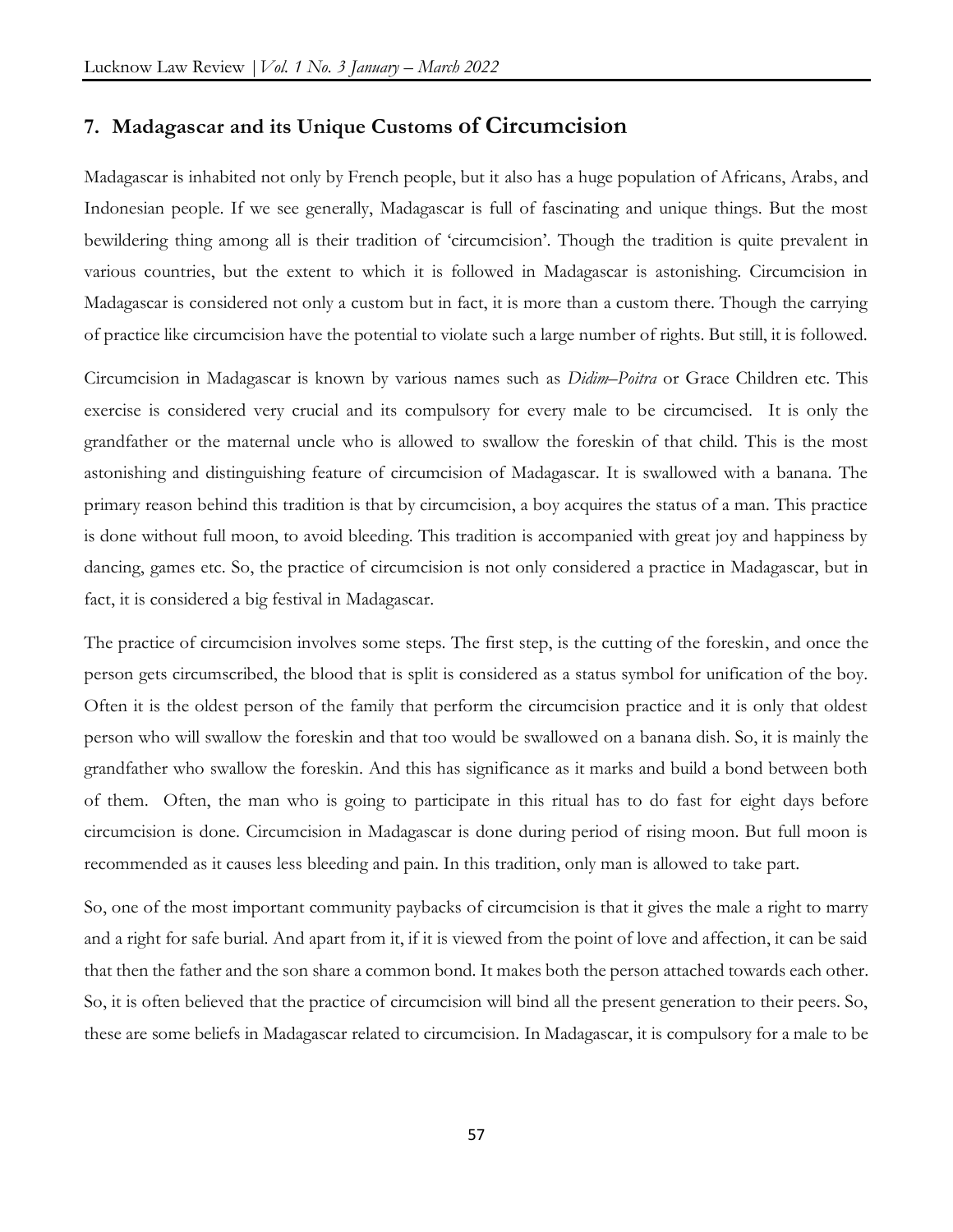circumscribed, otherwise, he won't get any women to marry. As the practice is compulsory in Madagascar, it is said that a boy must be circumscribed, if he wants to marry and an uncircumscribed man is not even buried.

#### **7.1. Ancient Tales regarding Madagascar Circumcision Ritual**

This ritual came into practice with the ancient stories. One of the most ancient stories associated with the custom is that a king named Andriamanelo was the first to initiate this ritual. The king during his reign had made it compulsory for every male to be circumscribed after every seven years. This ritual which is done after every seven years has a peculiar reason behind it. As only after seven years, the first month of the year is a Friday.<sup>6</sup> So, in Madagascar circumcision play a significant role in their society as that mark the beginning of a boy being entered into manhood.

# **8. French Legal Framework on Circumcision**

 $\overline{\phantom{a}}$ 

**Article 222-9 and Article 222-10 of French Penal Code** - Article 222-9 of French penal code says that, "acts of violence causing mutilation or permanent disability are punished by 10 years imprisonment and a fine of €150,000". The court had accepted and considered the harm which a man has to face as a result of circumcision. A case had come in the year 2007, the person who was circumscribed had filed a case against the surgeon for not informing him about the risks involved. The victim in response to the injuries he had to sustain filed a case against the surgeon and won it.

The judgement ia a landmark case, as Paris Court had fined the Surgeon for almost  $\ell$  32,000.<sup>7</sup> The court while considering the harm and its violent form had ruled in favour of the victim.

**Article 3(1) of European Union Charter of Fundamental Rights -** Article 3(1) states that every person has a right to respect his bodily integrity. Every person has self-determination right over his body, which means that until and unless we give them permission, that person don't have a right to touch us.<sup>8</sup>

<sup>6</sup> Guides, 'Circumcision in Madagascar' (*Tour-Malin-Madagascar*, 6 July 2019) [<https://www.tour-malin-madagascar.com/la](https://www.tour-malin-madagascar.com/la-circoncision-a-madagascar?lang=en)[circoncision-a-madagascar?lang=en>](https://www.tour-malin-madagascar.com/la-circoncision-a-madagascar?lang=en) accessed on 27 March 2021

<sup>7</sup> Jason Fairfield 'Legal Victory in France as Surgeon fined for Circumcision' (*ARC*, 24 June 2016) [<https://www.arclaw.org/news/legal-victory-in-france-as-surgeon-fined-for-circumcision>](https://www.arclaw.org/news/legal-victory-in-france-as-surgeon-fined-for-circumcision) accessed on 27 March 2021

<sup>8</sup> Jennifer Ismat, 'A Handshake and the Right to Bodily Integrity' (*ILG*, 28 April 2018) [<https://ilg2.org/2018/04/28/a-handshake](https://ilg2.org/2018/04/28/a-handshake-and-the-right-to-bodily-integrity/)[and-the-right-to-bodily-integrity/>](https://ilg2.org/2018/04/28/a-handshake-and-the-right-to-bodily-integrity/) accessed on 27 March 2021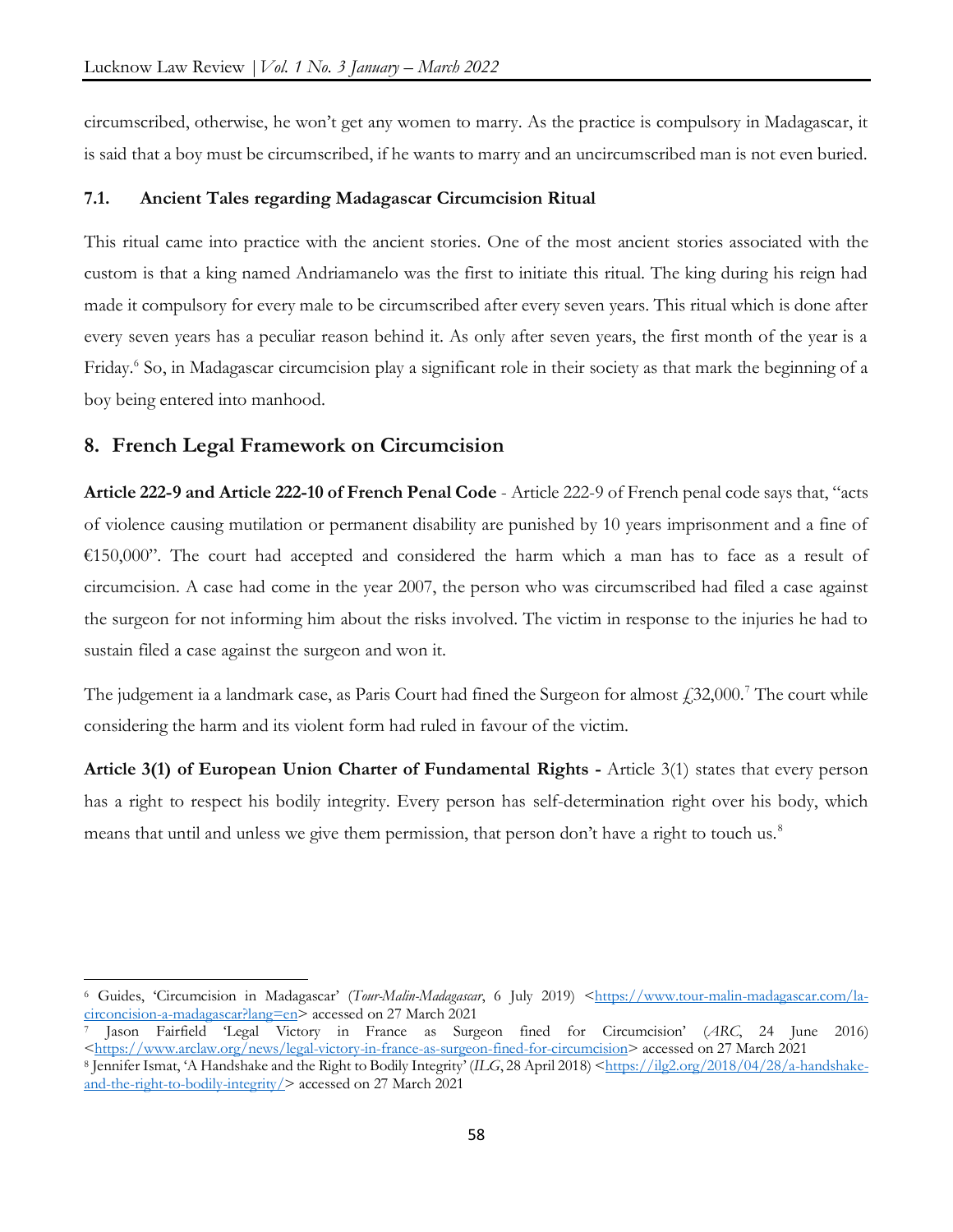# **8.1. France Efforts for Banning Circumcision**

The government of France while considering the harm circumcision causes has done many efforts for banning the practice. A petition has been published by CRIF which calls for banning the ritual of male circumcision as it affects bodily integrity of the child and the man.<sup>9</sup>

# **9. Circumcision Practice and Article 21 of Constitution of India**

Article 21 of Indian constitution grant right to bodily integrity under the category of right to life.<sup>10</sup> The Constitution of India doesn't allow for any surgery which result in adverse outcome on anyone's health, and also provides for integrity of body. It is pertinent from the bare reading of the Article that it prohibits all types of surgery or anything related to the body if the person on whom it is to be done does not consent it to be done**.** 

# **9.1. Bodily Integrity and Freedom of Choice**

In this modern era, everyone has a right of his freedom of choice and to do and protect his bodily integrity. Even, every law of the land provides its citizen with right to physical integrity, which ensures and provide the citizen with the right that every person has a right over his body. Only the concerned person has the right to make a choice related to any part of his body.

As a parent consents on his son's behalf, then the son right to bodily integrity and his right of choice is violated. As circumscribing a small boy without his consent is a sheer violation of his fundamental right. The practice is ethically and physically immoral as it does not take into consideration the consent factor. This not only violates bodily integrity but also violates universal declaration of human right and convention on rights of child.

Though not denying the fact that the circumcision practice has lot of benefits but it is also not less than a torture. No law support that a child right of bodily integrity should be violated at the cost of religion or any custom. As to be in a fully perfect condition is the right of every person. So, an infant also has a right to have its genitals fully functioned and without any cut or forced surgery.

 $\overline{a}$ 9 JTA, 'French Jews push back on efforts to ban Circumcision' (*Forward*, 24 October 2013) [<https://forward.com/news/breaking](https://forward.com/news/breaking-news/186144/french-jews-push-back-on-efforts-to-ban-circumcisi/)[news/186144/french-jews-push-back-on-efforts-to-ban-circumcisi/>](https://forward.com/news/breaking-news/186144/french-jews-push-back-on-efforts-to-ban-circumcisi/) accessed on 6 July 2021

<sup>10</sup> *Aarushi Dhasmana v Union of India* (2013) 9 SCC 475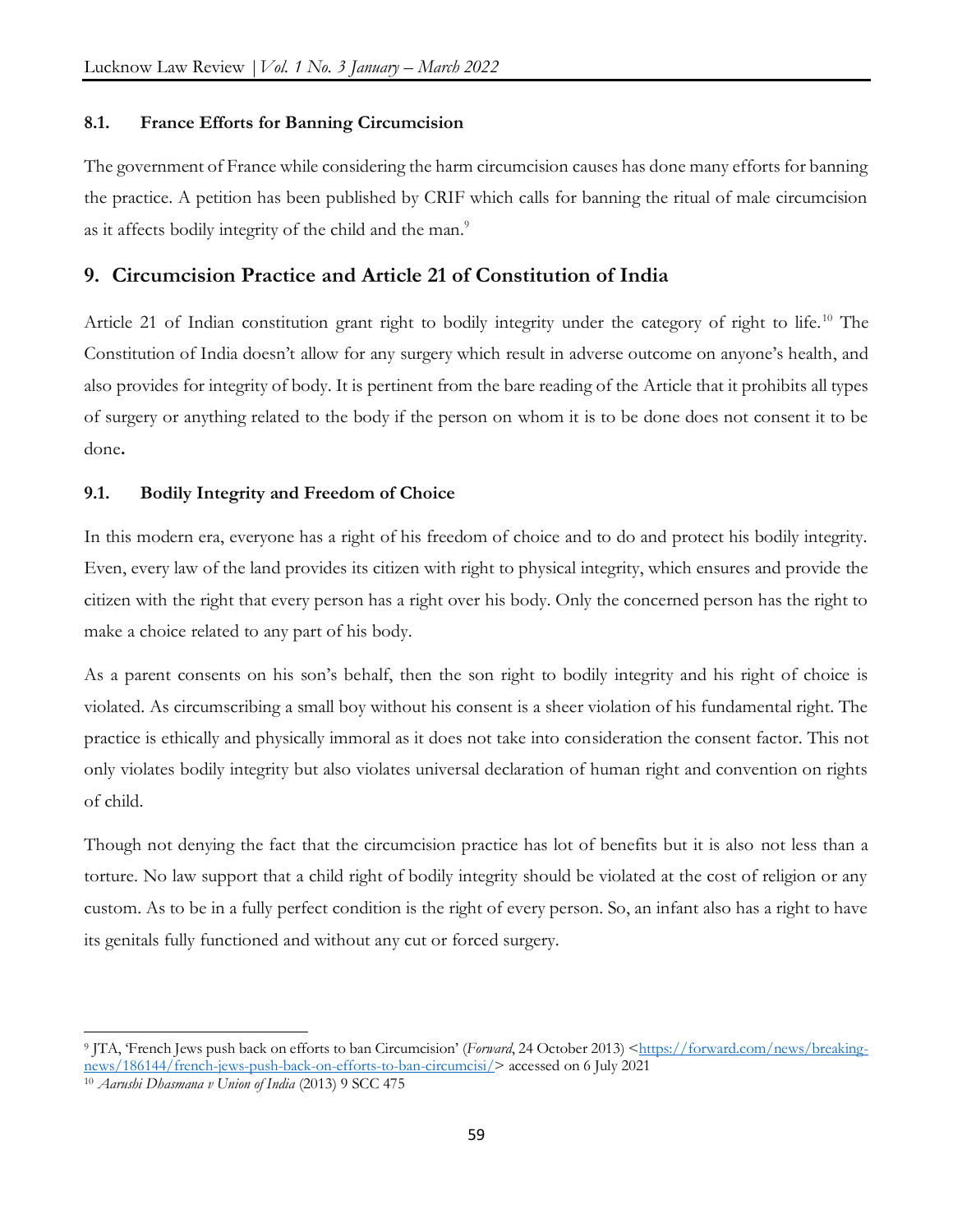# **10. Demerit of Circumcision in an Early Stage of Life**

If circumcision is done at an early stage, then the main issue lies in the lack of consent factor as the child is not so mature enough to give his consent. It should be made a compulsory law that only those people who had consented themselves about being known of all the risks, benefits and procedures related to circumcision should be allowed to have gone for circumcision. Second, main issue is that circumcision violates a person's fundamental right of having bodily integrity. As it is only a child who can consent for alteration of any form in his body. Though parent has authority over their child, but that authority is not absolute in itself.

A number of disparities are there when circumcision is done on a young child and when it is done on an old man. One of the most important differences is that of a procedure, while circumcision, if done in an early stage is quite simple, involve less risk, low maintenance cost, less bleeding, fast healing, convenient body etc.<sup>11</sup>, and in contrast to this when circumcision is done on an old man then the process and procedure which is involved is much complex, expensive as compared to if it was done at an early stage, involves risks such as that of surgery, bleeding etc. This irreversible practice of circumcision giving pain to the child has many consequences. The practice has severe bad impact on the body of the person who is going to be circumscribed. The impacts diverge from short term to long term. In some cases, many complications can also be emerged as the practice is extremely painful.

#### **10.1. Reasons for Prevalence of Circumcision**

As the practice of circumcision is backed by various traditions and customs. Some of the most common reasons for its prevalence are that the practice offers many health and sexual life benefits. There might be many other reasons as well but the most rudimentary reason that proves why the practice is still prevalent is that after getting circumscribed, it gives an enhancement in terms of sexual pleasure. And when there is enhancement in getting sexual pleasure, both the partners can live happily. But none of any reason is deemed to be valid when such an irreversible harm is caused to the child just for the sake of the tradition. It is evident from the practice of circumcision that it is tied mainly to tradition and religious reasons.

# **11. Violation of Rights and their Conflict with Tradition**

Though circumcision occurs in diverse variations and forms, some are invasive while others are not. The practice of circumcision is backed with some traditions. The UN Agencies also entrench that among many

 $\overline{\phantom{a}}$ 

<sup>11</sup> Brian J Morris (n 5)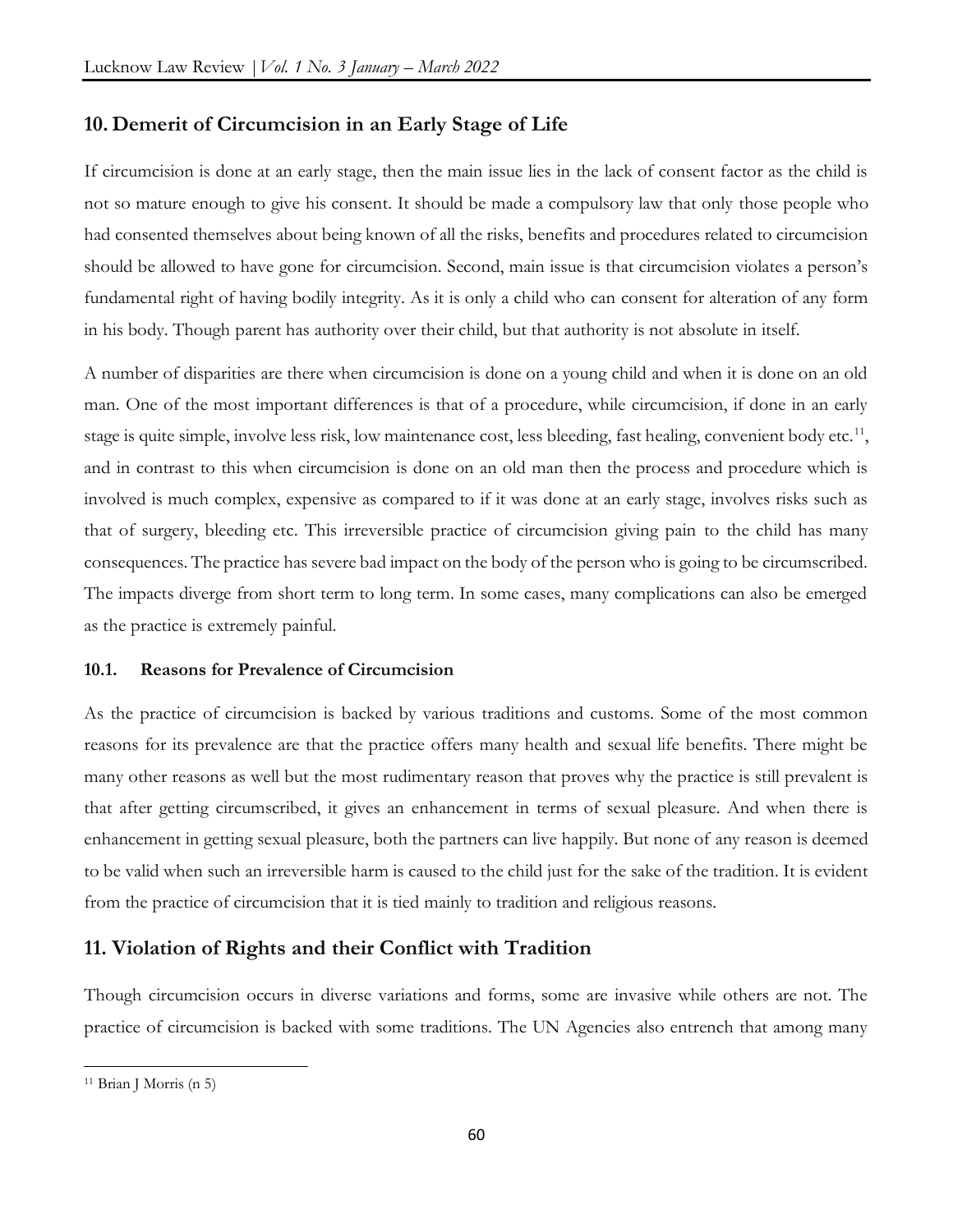reasons for circumcision, the most common reason is religious reason. The practice of circumcision affects young boys who have to get themselves circumscribed. The practice causes a direct conflict with human rights and with some allied rights. The concerned practice of circumcision is a gruesome example of how a tradition comes into way of human rights and violate the rights of the people. The practice causes severe pain to the male child who is going to be circumscribed, and interestingly, what things disturb the most is that the consent of the child does not matter.

Article 15 of Universal Declaration of Human Right clearly state that no person shall be subject to any form of cruelty without his or her free consent to medical or scientific experimentation. Though if it is seen from a legal perspective, then it is contented that every parent has a right to bring up the child the way they want to, but this is very vague. As whatever parents think that this will be in the best interests of their child interests can-not always happen. As parents are not always right and they do not have any absolute authority over their child.

# **12.Is Circumcision as a Traditional Religious Practice, Valid and Justified?**

The practice of circumcision marks the beginning of a person of his entering into adulthood. The main reasons which are linked with it following up are the religious reasons. The Constitution of India has recognized the freedom of religion under Article 25, and it deals with freedom of conscience and free profession, practice and propagation of religion. Article 26 of Constitution of India especially deals with freedom to manage religious affairs. It is well established fact that Article 26 of Indian constitution includes various things in its ambit of term "religion". The term religion includes all practices, rights that are prevalent in a community.

The main reason which Muslim men give to practice circumcision is that it is because of cleanliness that they do this practice. But the question lies here that is purity so important that we harm a person at its stake? Though if we see historically, circumcision which is a religious ritual is considered of great value. But that does not mean that we can't go beyond customs and traditions. Still today, circumcision is concerned only with state of purity and holiness. But we should come forward now to be driven apart from old visions of purity.

Every individual has a right to live his life with utmost satisfaction, and the right is not restricted in any sense. In fact, the right extends its spheres to a number of fields. Every country has its own traditional practices. The practice ranges from decent ones to immoral and wicked ones. There are some old practices which are prevalent till date which are inconsistent but are still followed, and there are some practices which are not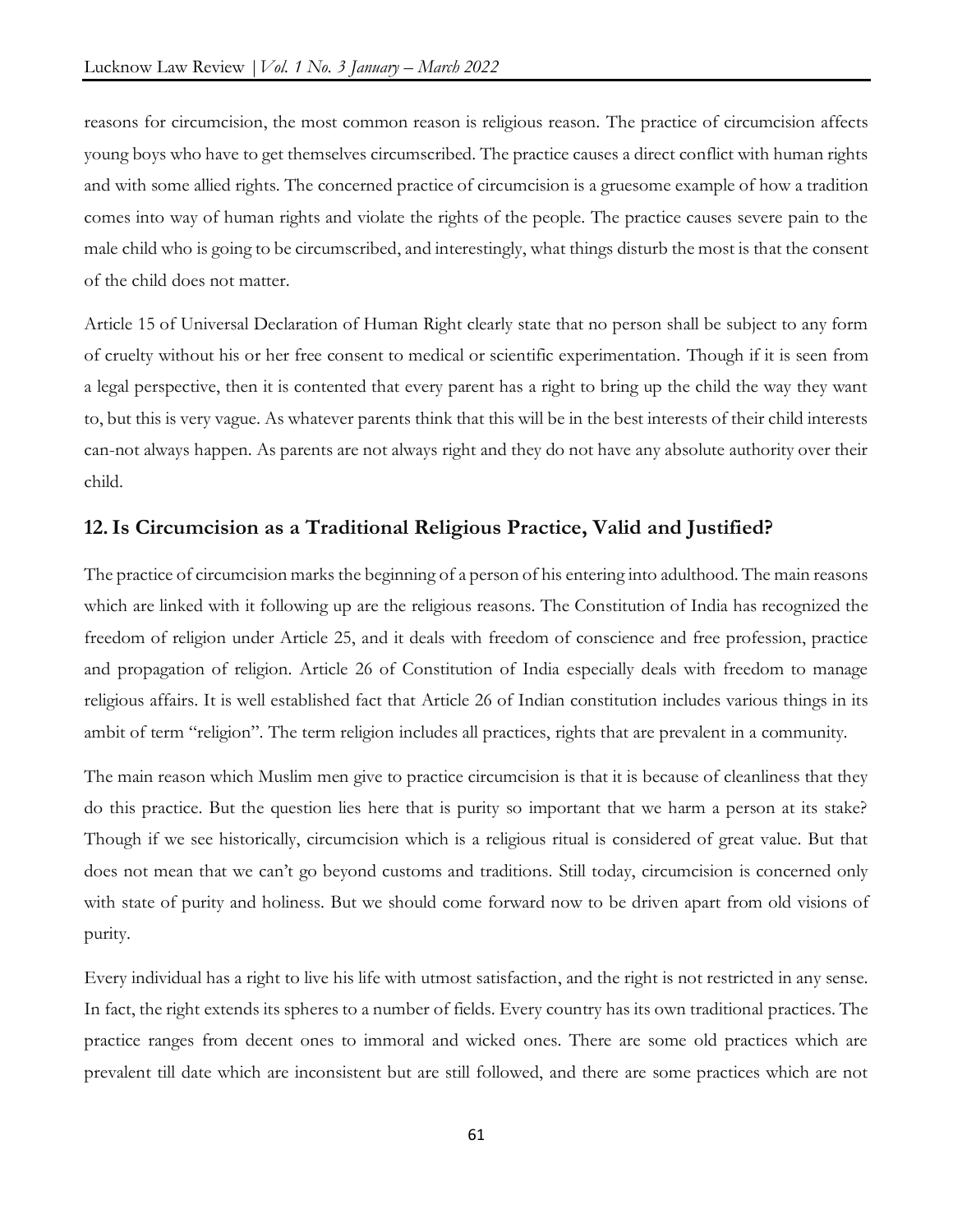inconsistent. The pain and agony which a person has to suffer can't be comprehend even by any person. Often, it is seen that those religion who favour this practice and follow this practice, is mainly because of social snubbing and eviction from the community. And that's the main fear of the parents who want to get their child circumscribed.

The function of law is to ban such traditional practices which are inconsistent. As the harm associated with the practice of circumcision is clearly evident then the need is to protect the people who have been trapped in such traditional practices.

# **13. Suggestions: The Way Forward**

Our system has various loopholes when it comes to protection of any person interests. Often it is seen that the tradition and religious customs over-ride the person's interests. So, what is seen is that people surrender their rights when it comes to their religion. They don't care about their rights and follow their religion blindly. So, the need of the hour is to call for complete abolition of the practice concerned. And apart from this, there is need of awareness also. There is need of some initiative which can aware people about the importance of life than to take into consideration the religious reasons of circumcision. So, the need is to impose complete ban on this inhumane practice of circumcision, and the best way of stopping this barbaric practice is by making it an offence and strict punishment should be imposed on those who profess such practice. Now, the time has arisen to take into consideration the child's right and interests as top most priority. The need is to pass such a law which declare such practice as a criminal offence whoever commits such barbaric activity to any children.

The best way of dealing with circumcision issue is to declare it a criminal offence, and the next step which must be taken by government is to make strict laws for declaring this practice as illegal and unconstitutional. The government must issue strict guidelines regarding the practice. There is a need to consider the consent factor. It should be a person's personal choice whether he wants to be circumscribed or not. The decision to be circumscribed should be absolute decision of the person who is to be circumscribed, not the decision of parents. The concern is about the bodily pain, inhumane behaviour and torture which a concerned person has to face. As the practice is inumbrated in childhood, it affects a lot as it intrudes the right of privacy of the child.

Some countries and religion are too fighting with this such barbaric practice. These countries struggle because there is no proper implementation of such a law. The best way, is to change the outlook of people, need is to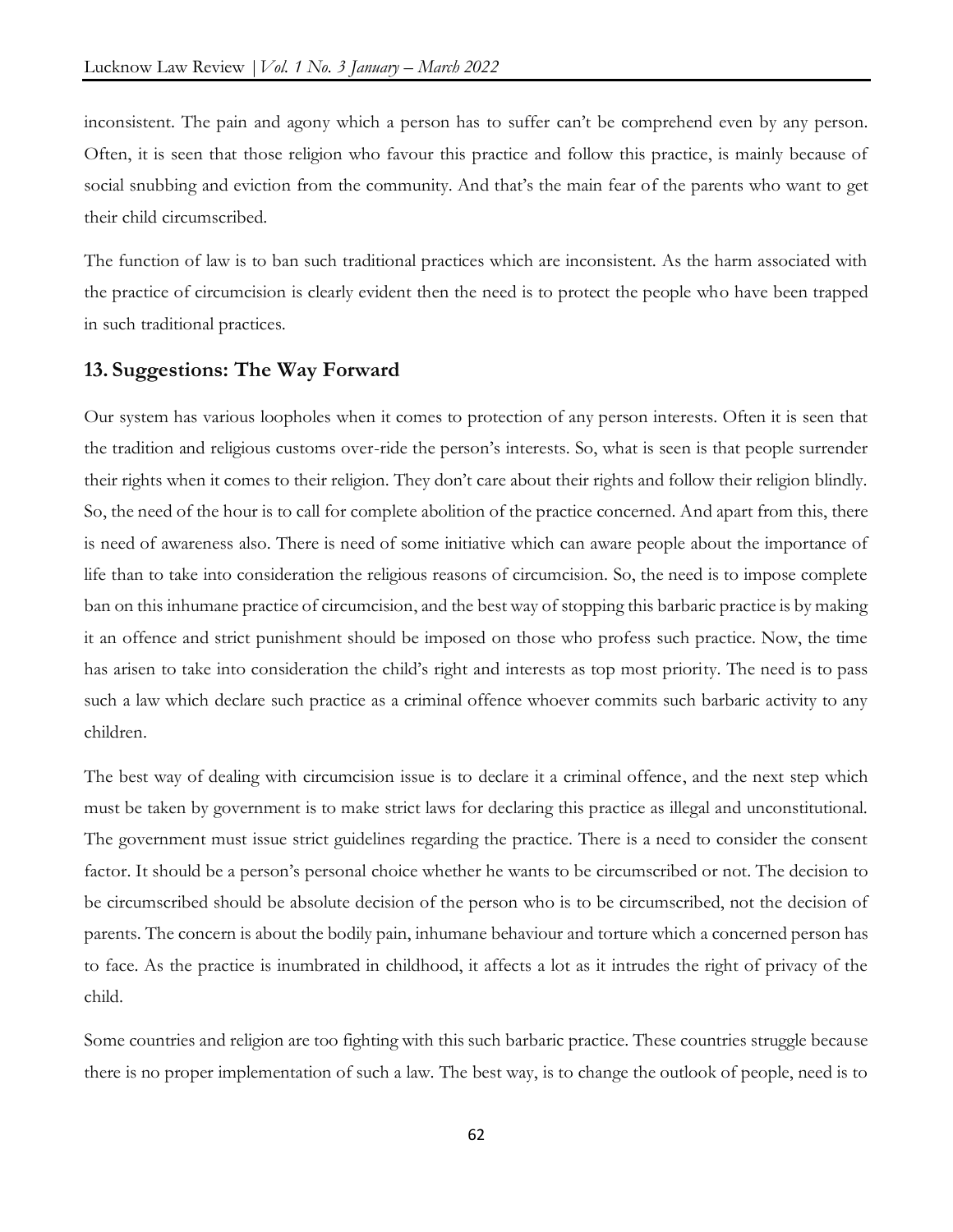reduce the occurrence of this practice. Another way of dealing with this practice, is that the age of getting circumscribed should be increased to that one when a person has enough ability of maturity and understanding. When one person is enough capable to give his valid consent and acceptance of getting circumscribed, only then the ritual should be done on that person. So, the best way is to get the permission from the person who is to be circumscribed and to wait for such age when the person is mature enough to understand the consequences of such act.

Criminalization is the only ray of hope which can be seen now. By criminalizing this practice, we can save many people. Circumcision is a dehumanizing violent act which is being practiced because it is deep rooted in our traditions. The necessity is of a proper implementation. The need of the hour is to focus on some initiative with which the practice can be eradicated. Those people who are in reign of terror due to this practice should also come forward. People should come forward and should not further tolerate this cruel practice.

## **13.1. Considerations for Banning Circumcision**

Since this tradition is followed from quite a long time, but still now there is no religion which could prove its validity or its reference in any of the religious writings or any type of religious texts. Since, there are various countries who had taken an initiative in completely banning this barbaric practice but there are some countries like India and France who did not have banned it till now, and despite of banning it, they even had not taken any step for formulating any legislation to deal with the issue. The main issue which is seen in those countries which are supporter of this barbaric practice are themselves not in favour of this practice. They too are not in favour of getting circumscribed. The issue therefore is that people don't dare to speak. As the main problem which emerges in countries like India is the problem of custom. People just follow the custom for the sake of society. They don't even dare to question the authority of custom even if it is brutal one. So, the best way is by banning it. The government should take a serious note of this issue and should come forward to make some effective steps to deal with this issue.

It is pertinent to mention that Human rights are applicable universally. There is a huge debate going on these days regarding whether local customs can be challenged or not? India is famous for tolerance of traditional cultural practices. It is submitted that if there is any conflicting custom and tradition, then it can be challenged. It is not erroneous to mention that India gives so much preference to cultural practices even though they affect human rights. Because we live in a society that will not tolerate anything pity but it will tolerate all bad